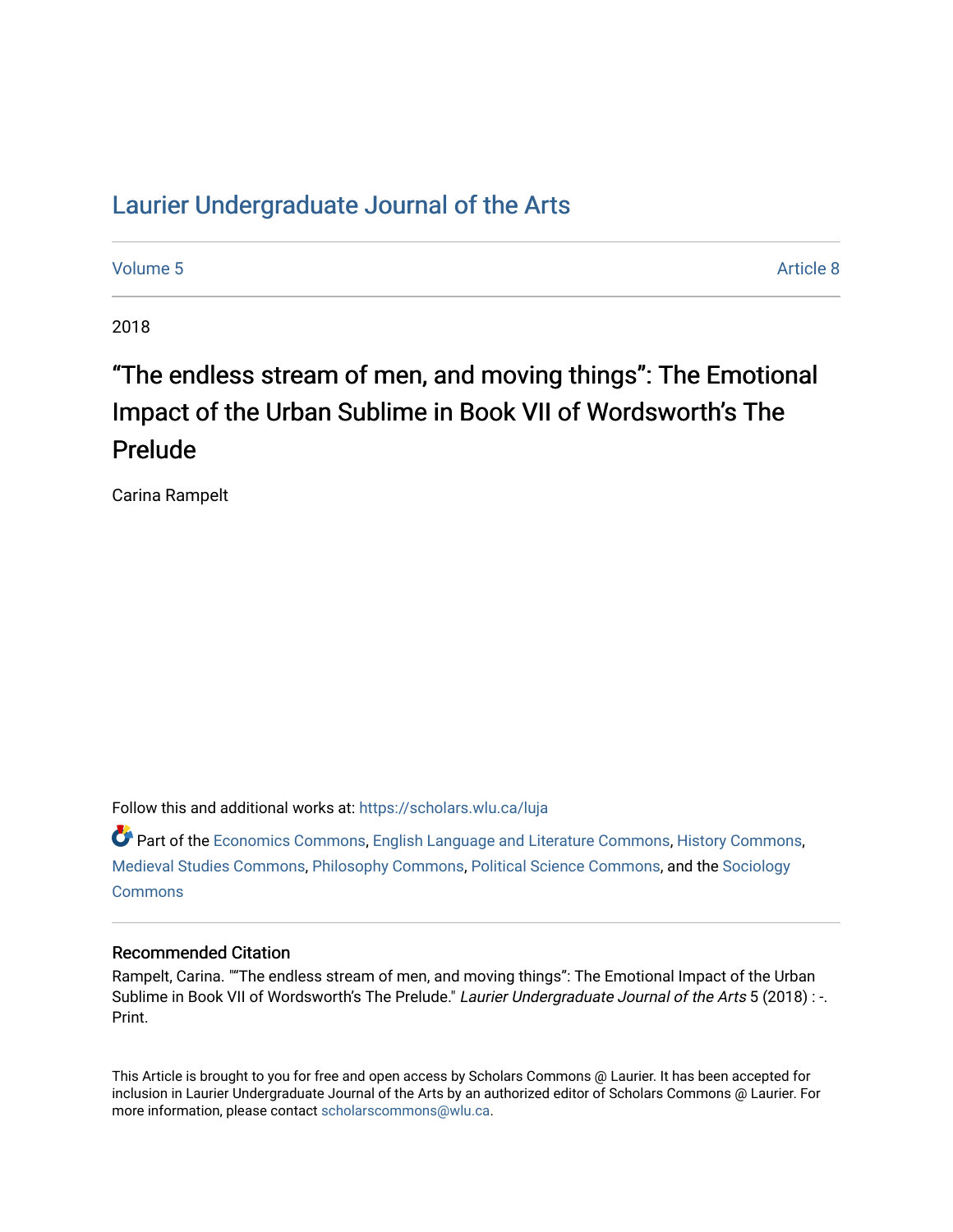"The endless stream of men, and moving things": The Emotional Impact of the Urban Sublime in Book VII of Wordsworth's *The Prelude*

# *Carina Rampelt*

 In the hyper-connected world in which we live, we are flooded with an unending stream of impressions. Mobile technologies provide constant distraction from the world around us and can prevent us from being able to connect with the present moment. Though this kind of sensory overload may seem a distinctly modern problem, William Wordsworth (1770–1850) tackles a similar dilemma in his case study of the urban sublime in "Residence in London," Book VII of his autobiographical magnum opus, *The Prelude*. While encounters with the sublime—a feeling of awe mingled with fear—feature most predominantly in literature set in the natural world, in "Residence in London," Wordsworth offers a case study of the "urban sublime": an all-encompassing emotional experience sparked by the hustle and bustle of London's constantly moving cityscape. Rather than inspiring the delightful terror that Edmund Burke and Immanuel Kant—two of the major European aesthetic theorists of the eighteenth century—argued was the defining feature of the sublime, the urban sublime experienced by Wordsworth's speaker in Book VII sparks an altogether different kind of "astonishment": the total overwhelming of the senses (Burke 40). While Wordsworth's urban sublime shares elements with Burkian and Kantian conceptions—such as Kant's idea of the mathematical sublime and Burke's ideas of vastness, infinity, and obscurity—it also contrasts these theories, as the constant flow of impressions of the city around him numbs Wordsworth's speaker to his surroundings rather than engaging his emotions.

While some critics, such as Lawrence Kramer, have interpreted this problem as the imagination's struggle for survival in the urban landscape, I argue that Book VII is more concerned with the survival of sympathy (620). It is only in consciously focusing on singular impressions, such as that of the blind beggar, that Wordsworth's speaker is able to break free of the emotional desensitization of the urban sublime and restore his empathetic abilities.

In this essay, I use Burke's and Kant's theories of the sublime as a framework to examine the characteristics of the urban sublime presented by Wordsworth in Book VII to offer insight into the speaker's experience of emotional overstim-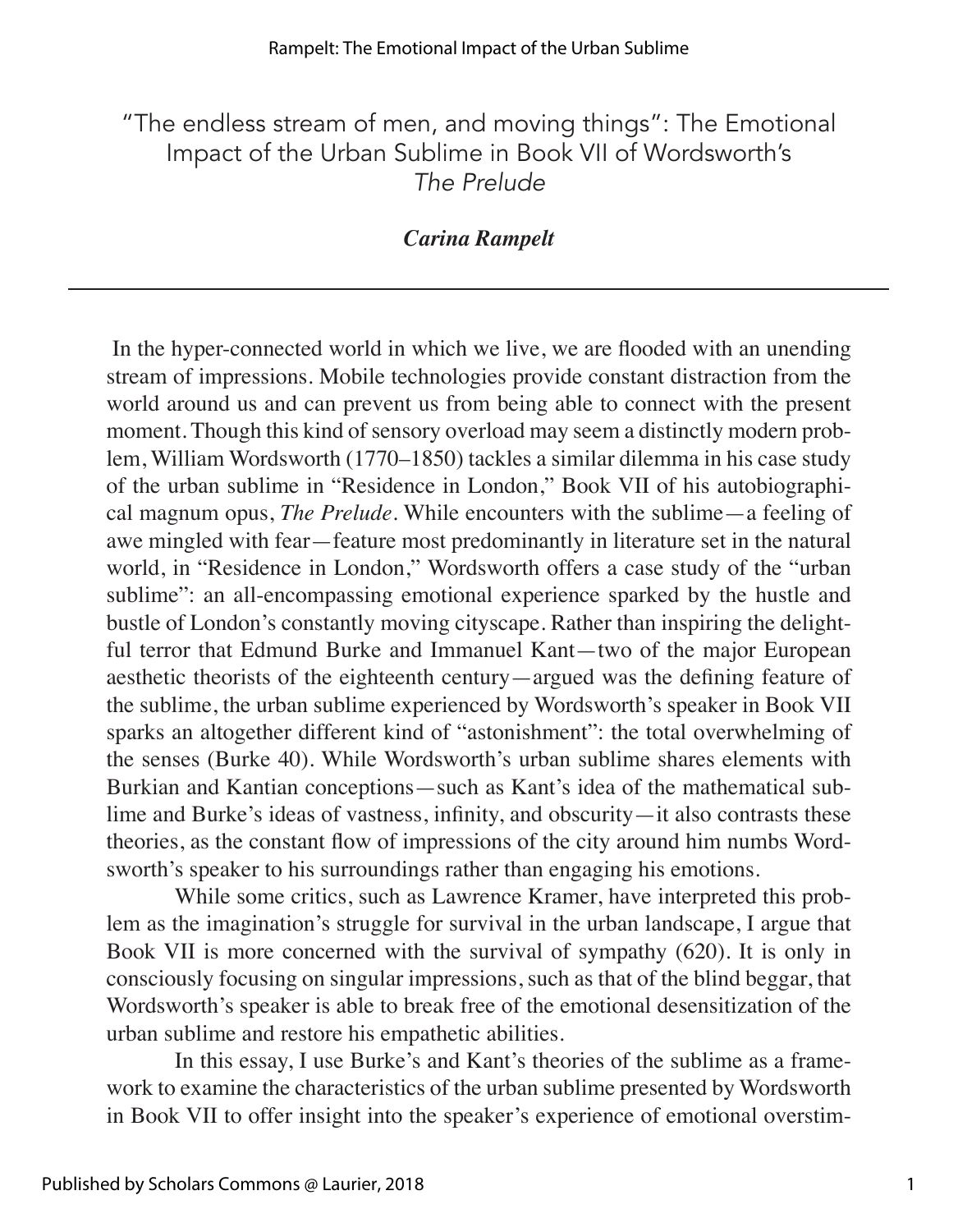# 76 LAURIER UNDERGRADUATE JOURNAL OF THE ARTS

ulation and the strategies used to overcome it. First, I contextualize my argument within core aesthetic theories by offering background on Edmund Burke's and Immanuel Kant's conceptions of the sublime. Next, I discuss the primary difference between Wordsworth's urban sublime and those of Burke and Kant—a lack of aesthetic distance—to demonstrate the distinct affect, or emotional sensation, of the urban sublime. Then, using examples from Book VII, I illustrate the way in which this lack of aesthetic distance works over time to erode the speaker's emotional engagement with his environment, whether in the form of fear or delight, leaving an emotional numbness in its place. With these passages as a reference point, I analyze the ways in which Wordsworth's urban sublime borrows and refashions the aesthetic qualities of Burke's and Kant's conceptions for the purpose of achieving his own aesthetic goals. Finally, using the encounter with the blind beggar as a case study, I examine how Wordsworth's speaker overcomes his emotional overstimulation and restores a meaningful emotional engagement with his surroundings.

In *A Philosophical Enquiry into the Origin of Our Ideas of the Sublime and Beautiful* (1757), Edmund Burke describes the sublime — a kind of delight mingled with terror  $-$  as "the strongest emotion which the mind is capable of feeling" (39–40). For Burke, the sublime is primarily an internal reaction to outward stimuli; he calls this emotional sensation "astonishment"—"that state of the soul in which all its motions are suspended, with some degree of horror" (Shaw 49; Burke 57). What distinguishes Burke from other theorists, such as Kant, is that he argues that the external world produces astonishment rather than the imagination. He contends that astonishment can be elicited by anything that "excite[s] the idea of pain, and danger" or in any way gives the impression of terror; however, the danger or pain must not "press too nearly" else they are "incapable of giving any delight and are simply terrible" (39, 40). This kind of "danger from a distance" can take the form of anything from physical phenomena, like the vastness of the ocean, to more abstract ideas, like verbal descriptions or instrumental music (58, 60). Though a wide range of impressions can generate feelings of astonishment, Burke highlights a few qualities in particular, including characteristics such as obscurity, power, privation, vastness, infinity, and difficulty (60, 64, 71–73, 77). In Burke's conception, all of these sublime characteristics exist in the outside world, which in turn produce emotional reactions in the people who encounter them.

While Burke suggests that certain external qualities can provoke internal sublime responses, Kant argues in his *Critique of Judgement* (1790) that powers should not be considered sublime in their own right because it is the workings of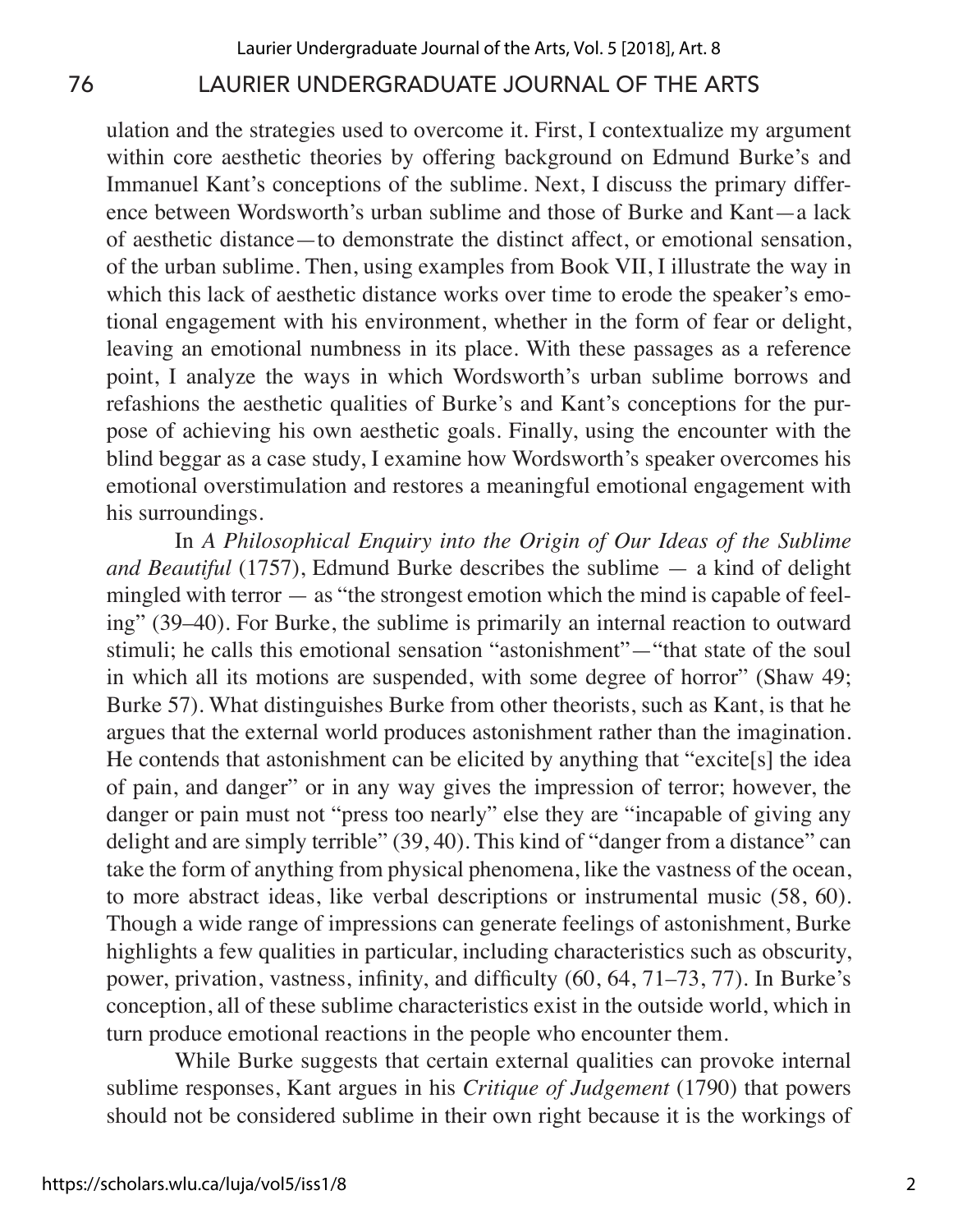## CARINA RAMPELT 77

the imagination and an "attitude of mind that introduces sublimity into the representation of nature" (76). According to his definition, the sublime is a subjective, aesthetic judgment, applied both to physical objects and abstract concepts "in comparison with which all else is small" (81, 80). Kant divides his conception of the sublime into two main types: the mathematically sublime and the dynamically sublime (78). While he writes that the mathematically sublime refers to greatness of magnitude that expands past and frustrates the imagination's ability to comprehend it, he describes the dynamically sublime as fear mixed with the knowledge that the sublime object "has no dominion over us" (Kant 82, 90; Ginsborg). This second definition is closely aligned with Burke's idea of "delightful terror"; in fact, Kant writes that "it is impossible to take delight in terror that is seriously entertained"—that is to say, pure terror—but that "the agreeableness arising from the cessation of an uneasiness is a state of joy" (91). Although Burke and Kant disagree about exactly how the sensation of the sublime is produced—whether it is sparked by specific qualities or functions purely as a subjective aesthetic judgment—both characterizations share the communal idea of an internal emotional response produced as a reaction to danger experienced at a safe distance.

The first, and perhaps most important distinguishing feature, of Wordsworth's urban sublime from the Burkian or Kantian conceptualizations is the lack of separation from the sublime object. Wordsworth's poetic persona is not able to offer his aesthetic judgments from a safe distance; he must instead "[go] forward with the Crowd," processing his impressions from up close (VII.596). In contrast to most encounters with the sublime in Romantic literature, which typically take place in a spacious natural setting, Wordsworth's persona in London's bustling city streets is thrust right into the middle of the action. This reality of the urban landscape therefore complicates the Burkian and Kantian understanding of the sublime: at close proximity, Burke argue—and Kant agrees—that terror is "simply terrible" (Burke 40; Kant 91). Though at no time in Book VII is the speaker put in actual physical danger, he is nevertheless overwhelmed with the feeling of being threatened from all sides: "Meanwhile the roar continues, till at length, / Escaped as from an enemy, we turn / Abruptly into some sequestered nook" (VII.184–186). The frantic motion of the crowd gives him the impression of being pursued by an enemy and changes his perception from something that could be considered sublime in a Burkian or Kantian sense to an experience of pure terror. The overloading of his emotions in this way leads to an eventual emotional numbness, which becomes increasingly evident as the passage progresses.

The overwhelming number of impressions of London city life works even-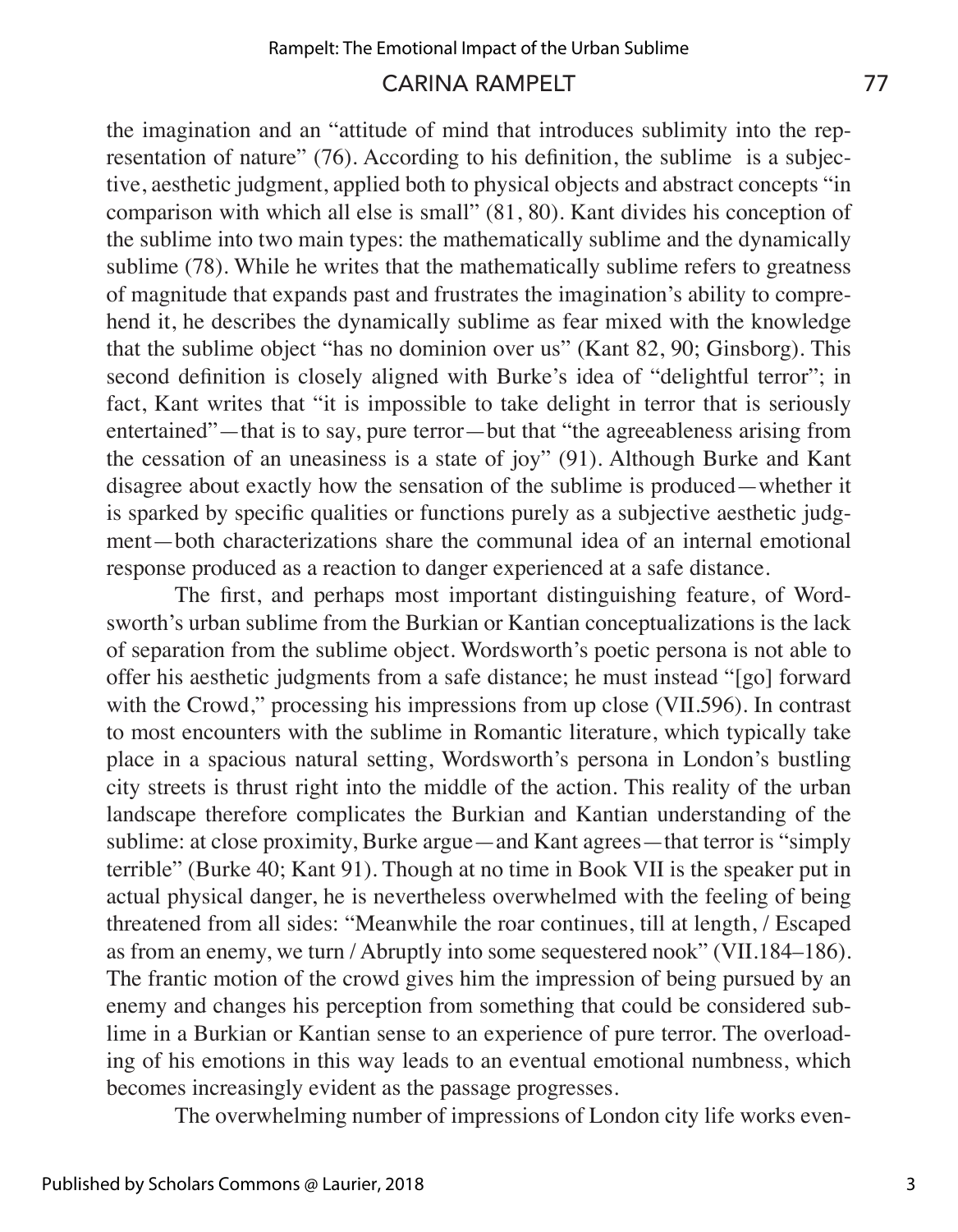# 78 LAURIER UNDERGRADUATE JOURNAL OF THE ARTS

tually to erode terror, and put in its place a very different state of astonishment for the speaker: a numbness to the stimulation that London offers. At this time London was already a lively metropolis, home to a range of social classes and offering myriad entertainments. Whether due to his adaptation to London's hustle and bustle, or because he simply cannot sustain such a heightened emotional state for long, Wordsworth's speaker becomes desensitized to the terror he once felt. In its place, he feels a "blank confusion" in response to "what the mighty city is itself," which he characterizes as:

 … the same perpetual flow Of trivial objects, melted and reduced To one identity, by differences That have no law, no meaning, and no end (VII.696, 697, 702-705)

Whatever the cause, the city no longer terrifies Wordsworth's speaker. In fact, this passage suggests a kind of boredom, bordering on despair, brought about by the constant sameness and triviality of London city life. As Kramer suggests, the city, once so captivating, is "tainted, paralyzed, [and] poisoned," instilling the urban sublime with a deadness that no longer excites (621). Rather than suspending the motion of the soul, as Burke argues, with a kind of sublime horror and fascination, this new form of astonishment freezes the emotions, making it difficult to engage meaningfully with the multitude of impressions passing before the speaker's eyes (Burke 57).

Instead of a mingling of fear and terror, the speaker's emotional state in response to the urban sublime might better be characterized as pure sensory overload. In addition to the previously discussed terror, the speaker at first takes real delight in "the quick dance / Of colours, lights and forms, the Babel din / The endless stream of men, and moving things," saying that he "look[s] upon the real scene, / Familiarly peruse[s] it day by day / With keen and lively pleasure" (VII.156–158, 139–141). However, much in the way that his terror transforms into numbness, his delight and awe soon turn to confusion. Unable to process or feel any emotional connection to the faces in the crowd, he watches them "until the shapes before [his] eyes be[come] / A second sight procession, such as glides / Over still mountains, or appears in dreams" (VII.601–603). Completely overwhelmed with images, he seems to let his eyes go unfocused until he sees nothing but a blurry, even ghostly, haze of moving figures. The speaker's mind is "all too capable of quicksilver slippages from object to object, image to image, sign to sign," unable to focus on any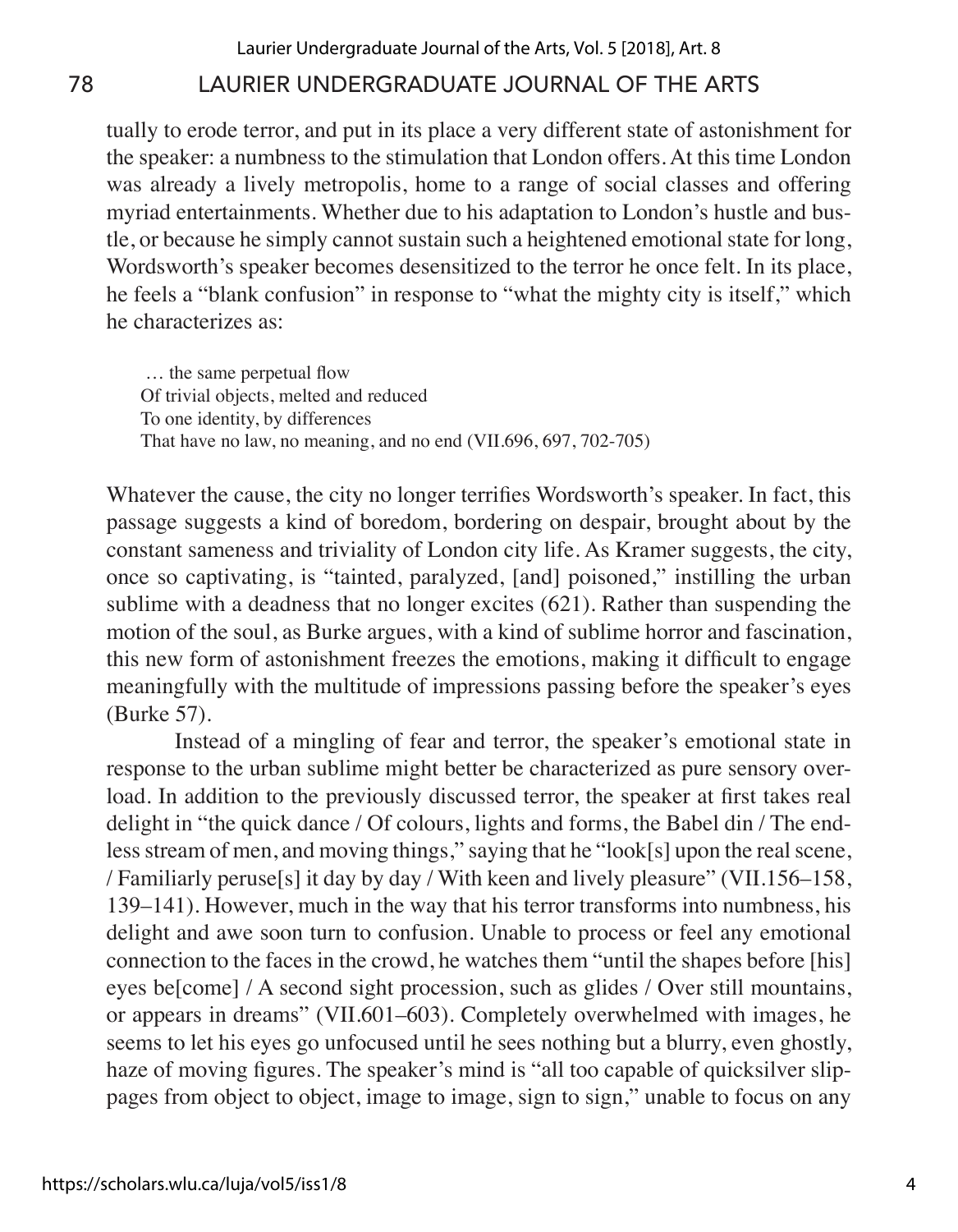# CARINA RAMPELT 79

one point (Kramer 621). This state of mind is reflected even in the form of the poem, with lines that frequently enjamb: the poem itself, like the speaker's mind, is in a constant state of motion, flowing from image to image. Though this state of astonishment shares characteristics with the affect of the sublime as theorized by Burke and Kant, it is fundamentally different in that it does not depend on delight combined with "some degree of horror" to achieve its emotional effect (Burke 57). The result of the urban sublime is a dulling of Wordsworth's speaker's senses—a passivity that allows images to simply flow over him—rather than their stimulation.

The poetic speaker's state of passive astonishment acts to refashion and repurpose the elements of the Burkian and Kantian sublime into an emotional reaction more suited to the urban landscape. Wordsworth's speaker's experience is related both to Kant's idea of the mathematical sublime and Burke's ideas of vastness, infinity, and obscurity, but uses these aesthetic principles to create an altogether different emotional effect. For instance, the impressions the speaker receives while moving through London are of an "endless stream of men," the progression of "face after face; the string of dazzling Wares, / Shop after shop" (VII.158, 173–174). These seemingly endless impressions overwhelm his comprehension. From the speaker's subjective perspective, the faces and storefronts of London do seem infinite. While this experience is tied to Kant's idea of the mathematical sublime and Burke's ideas of the roles of vastness and infinity in creating the sublime, the emotional effect achieved is not one of delight mingled with terror, but one of sensory overload.

Moreover, while describing the importance of obscurity in making the sublime object "affecting to the imagination," Burke uses a "noble picture" of Satan presented through Restoration-era writer John Milton's work Paradise Lost (1667) as an example (60, 62). Burke writes that "the mind is hurried out of itself by a crowd of great and confused images; which affect because they are crowded and confused" (62). We see a similar principle at work in Wordsworth's Book VII, but with a very different result: instead of "affecting," the "crowded and confused" images that flash before the speaker lose their emotional impact through repeated exposure. By using these same sorts of stimuli to create a different kind of affect, Wordsworth repurposes the sublime to his own ends. In doing so, he demonstrates that the emotional high of the sublime is fleeting and loses its impact over time, leaving in its wake a numbness to impressions that might otherwise provoke an emotional response.

Wordsworth, however, offers a remedy for this emotional numbness left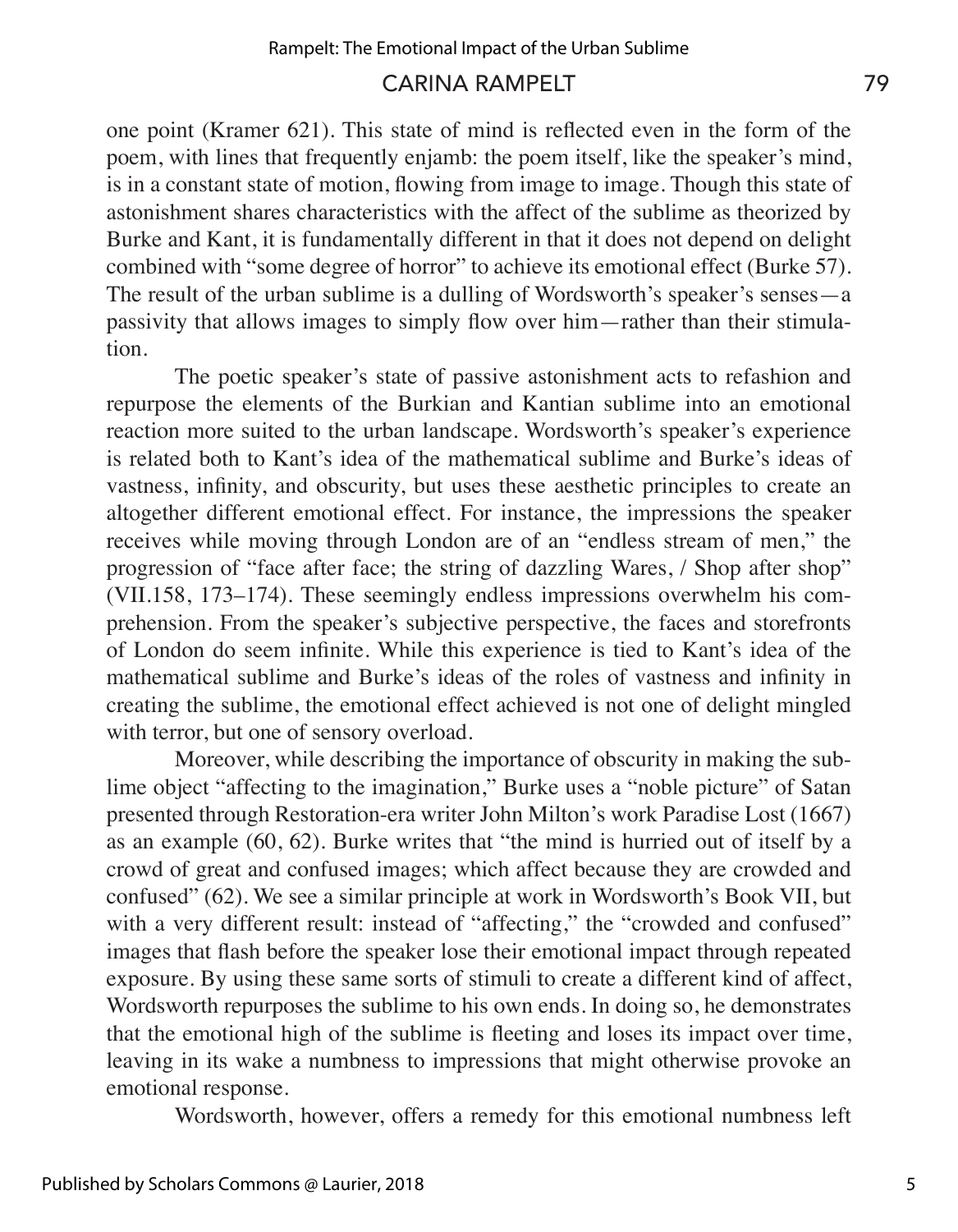# 80 LAURIER UNDERGRADUATE JOURNAL OF THE ARTS

in the wake of the urban sublime: a concentrated focus on single impressions. His speaker stumbles across this cure nearly by accident; while awash in the "second sight procession" of impressions flashing before his eyes, he is "abruptly… smitten with the view / Of a blind Beggar" (VII.602, 610–611). As Romantic scholar Geraldine Friedman writes in "History in the Background of Wordsworth's 'Blind Beggar,'" "the single and singular blind beggar looms against the plurality of the crowd," capturing the speaker's attention (127). It is in this moment, after being lost in the flood of images, that his "mind ... at this spectacle turn[s] round / As with the might of waters," and he begins to emotionally engage with the scene (VII.616–617). This "turning" of his mind signifies an internal shift in which he can no longer remain an emotionally distant, "indifferent spectator" (Burke 44). Instead, the speaker engages himself in a deep, if fleeting, moment of focus on the beggar and his plight. No longer numb to the scene around him, the speaker is able to recover his emotional sensitivity. This profound emotional experience plays out most powerfully in the last few lines of the encounter, in which the speaker looks "as if admonished from another world" on the "shape of the unmoving man, / His fixèd face and sightless eyes" (VII.623, 621–622). Through this moment of connection, Wordsworth's speaker is able to reclaim his emotional engagement with his environment as well as his sense of sympathy for the plight of his fellow man.

Thus, Wordsworth presents a vision of the urban sublime in which the senses are overwhelmed—not in a state of Burkian or Kantian astonishment, but in a state of pure sensory overload. While Wordsworth's urban sublime borrows from the aesthetic qualities of Burke and Kant in its sense of infinity, vastness, and obscurity, the effect is entirely different: an erosion of emotional engagement with one's surroundings rather than a state of sublime awe. This erosion mutes the speaker's sensitivity to both terrifying and delightful stimulation, leaving him emotionally numb to the flood of sensory information pouring through him on the London streets. However, in focusing on singular impressions rather than the whole, the speaker is able to repair his damaged emotional sensitivity and restore his sense of sympathy. In the speaker's emotional journey, we can discern guidance for the modern reader, struggling with the exhaustion and sensory overload of a technological "urban sublime": to focus on one impression at a time.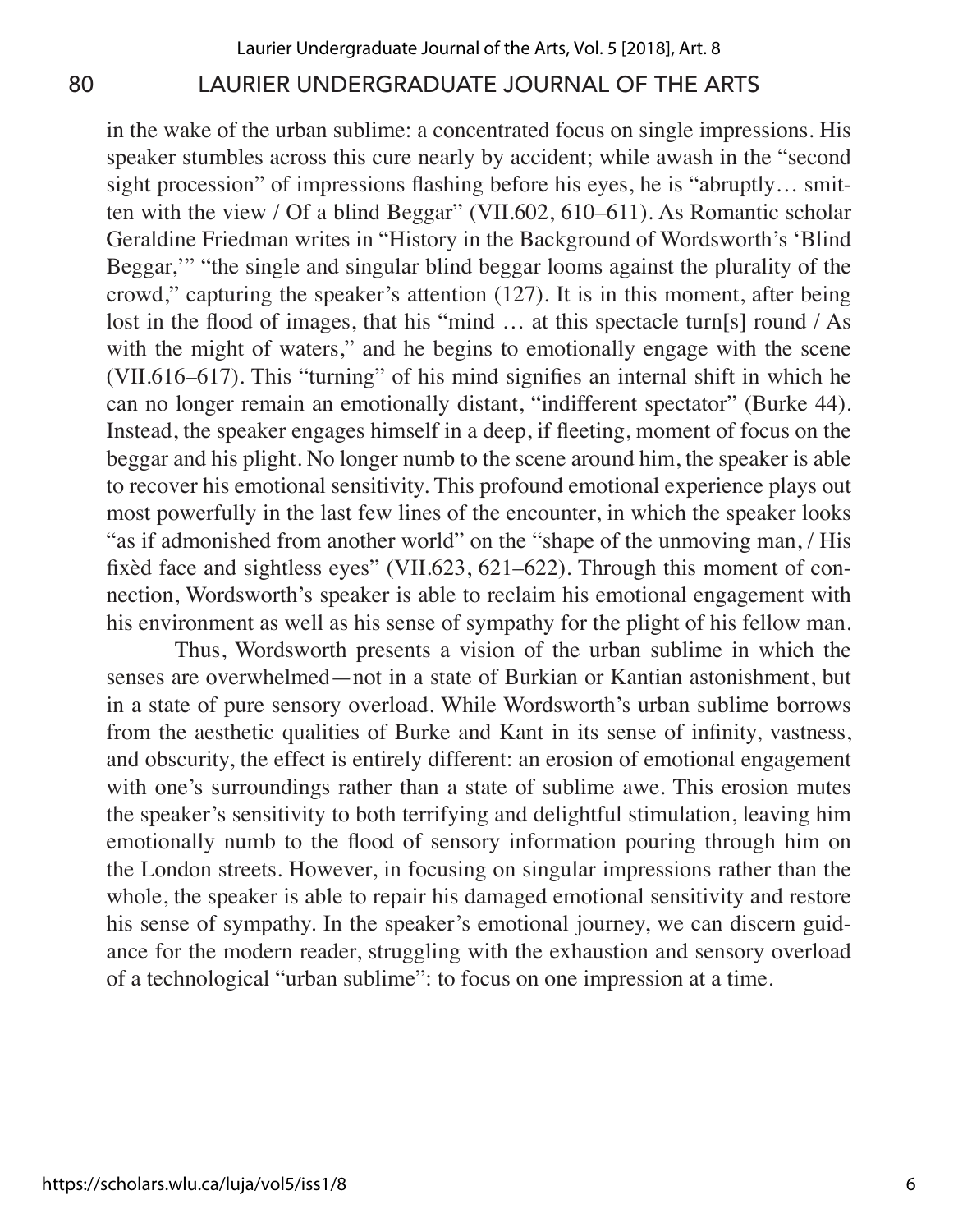### CARINA RAMPELT 81

### Works Cited

- Burke, Edmund. *A Philosophical Enquiry Into the Origin of Our Ideas of the Sublime and Beautiful*. 1757. Routledge and Kegan Paul, 1958.
- Friedman, Geraldine. "History in the Background of Wordsworth's 'Blind Beggar.'" ELH vol. 56, no.1, 1989, pp. 125–48.
- Ginsborg, Hannah. "Kant's Aesthetics and Teleology." *Stanford Encyclopedia of Philosophy*, 2013.
- Kant, Immanuel. *Critique of Judgement*. 1790. Oxford University Press, 2007.
- Kramer, Lawrence. "Gender and Sexuality in the Prelude: The Question of Book Seven." ELH vol. 54, no. 3, 1987, pp. 619–37.

Shaw, Philip. *The Sublime*. Routledge, 2006.

Wordsworth, William. "The Prelude: Book VII." 1805. *William Wordsworth: The Major Works*. Oxford University Press, 2011, pp. 468–486.